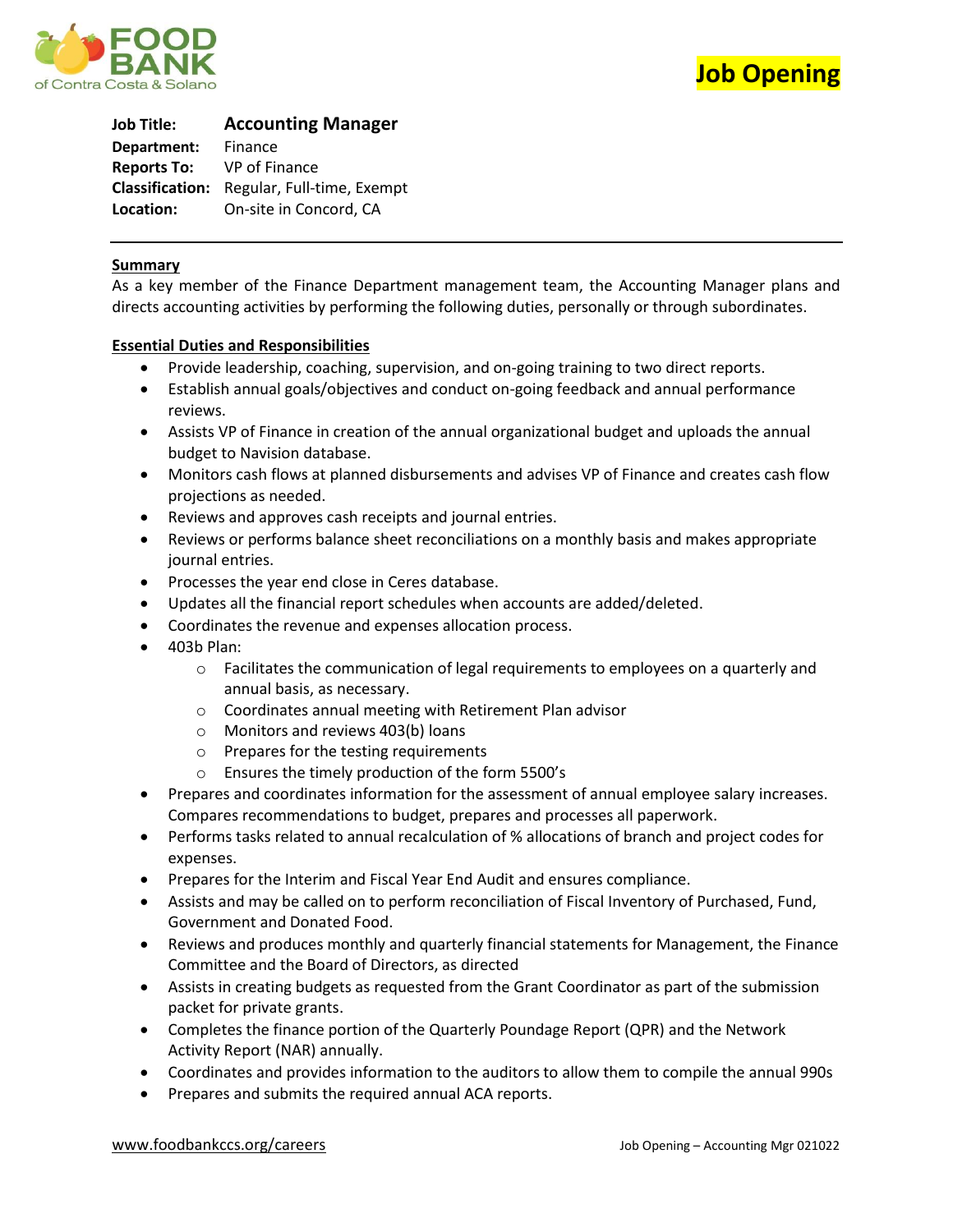



- Prepares and submits the annual 1099s.
- Prepares all annual Dept of Labor reports.
- Creates ad hoc reports as requested by leadership.
- Advises VP of Finance on areas of process improvement where appropriate.
- Other duties as assigned.

## **Qualifications**

- Bachelor's degree and two to three years' experience in public accounting and/or three years' experience as an Accounting Manager or Supervisor in a non-profit organization required. An equivalent combination of education and experience may be considered.
- Direct experience supervising and leading teams strongly preferred.
- Demonstrated proficiency with Accounting software, Payroll software, Word Processing software and strong Excel skills.
- Demonstrated experience performing the following:
	- o Balance sheet account reconciliation and review
	- o Cash projection review
	- o Monthly internal financial statement compilation
	- o Closing books for year end
	- o Posting general journal entries
	- o Budget creation
	- $\circ$  403(b) plans
	- o Responding to audit requests
	- o Inventory reconciliation
- Familiarity with the following:
	- o ACA reporting
	- o 1099 reporting
	- o 990 reporting
	- o Form 5500
- Ability to prioritize and manage multiple projects at once in a fast paced, deadline-driven collaborative environment with people of diverse backgrounds and circumstances.
- Ability to effectively respond to common inquiries or complaints from customers, regulatory agencies, or members of the business community.
- Ability to work with mathematical concepts such as probability and statistical inference. Ability to apply concepts such as fractions, percentages, ratios, and proportions to practical situations.
- Ability to interpret an extensive variety of technical instructions in mathematical or diagram form and deal with several abstract and concrete variables.
- Ability to read, interpret, and write professional reports and correspondence.
- Maintain high level of confidentiality at all times.
- Valid California driver's license, current insurance and ability to be insured by Food Bank insurance. May on rare occasion need to drive personal car for work related purposes (mileage will be reimbursed at the standard federal rate).
- Ability to occasionally lift and/or move up to 10 pounds.

# **Additional Information**

In instances of a federal, state or locally declared emergency, Food Bank is typically considered an essential service and emergency responder; all of its employees may be called in to perform regular or emergent duties.